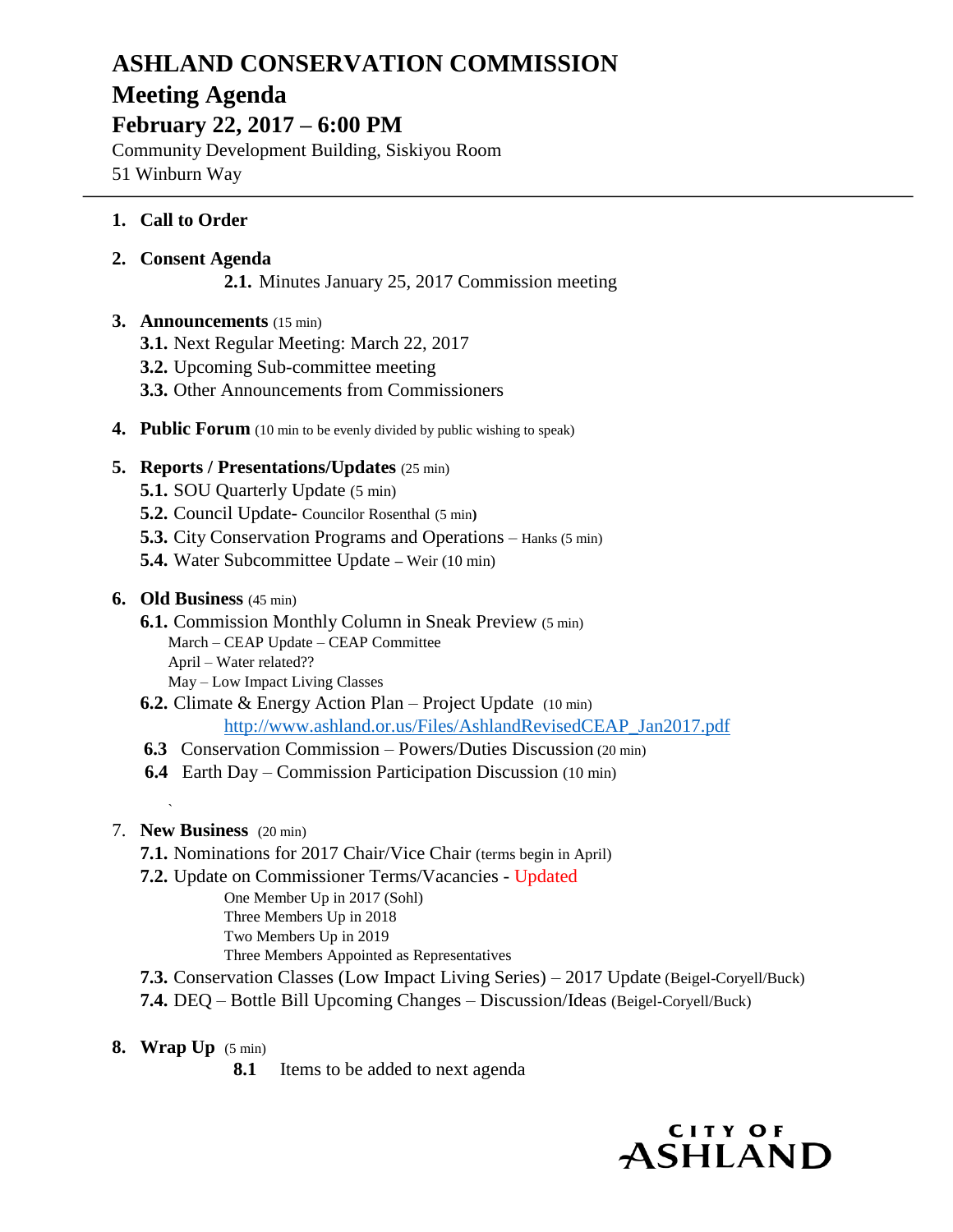## 2.18 Conservation Commission

## 2.18.010 Established-Membership

The Conservation Commission is established and shall consist of nine (9) voting members including one representative of the solid waste franchisee for the city; and one representative from Southern Oregon University; and one representative from the Ashland School District and six (6) other voting members. At least five (5) of the other members shall reside within the city. The commission shall also consist of certain non-voting ex officio members, including the mayor or one council member serving as council liaison, the Department of Community Development Director and the Electric Utility Director, the Director of Public Works, the Building Official and City Administrator. The primary staff liaison shall be appointed by the City Administrator and shall serve as Secretary of the Commission. Voting members shall be appointed by the Mayor with confirmation by the City Council.

(Ord 3003, amended, 02/18/2010; Ord 2981, added, 04/06/2009; Ord 3100, 2014)

## 2.18.040 Powers and Duties-Generally

The powers, duties and responsibilities of the commission shall be to educate and advocate for the wise and efficient use of resources by the City of Ashland and all Ashland citizens. In doing so the commission shall recommend to the council the adoption of policies, implementation strategies and funding related to:

- A. Recycling, source reduction and solid waste/landfill issues;
- B. Electric conservation issues;
- C. Water conservation issues;
- D. Resource conservation issues;

E. New power resource decisions, but not including decisions involving wholesale power contracts;

- F. Renewable resource decisions;
- G. Air quality issues;
- H. Education of citizens about efficiency issues; and

(Ord 2981; 2009; Ord 3003, 2010)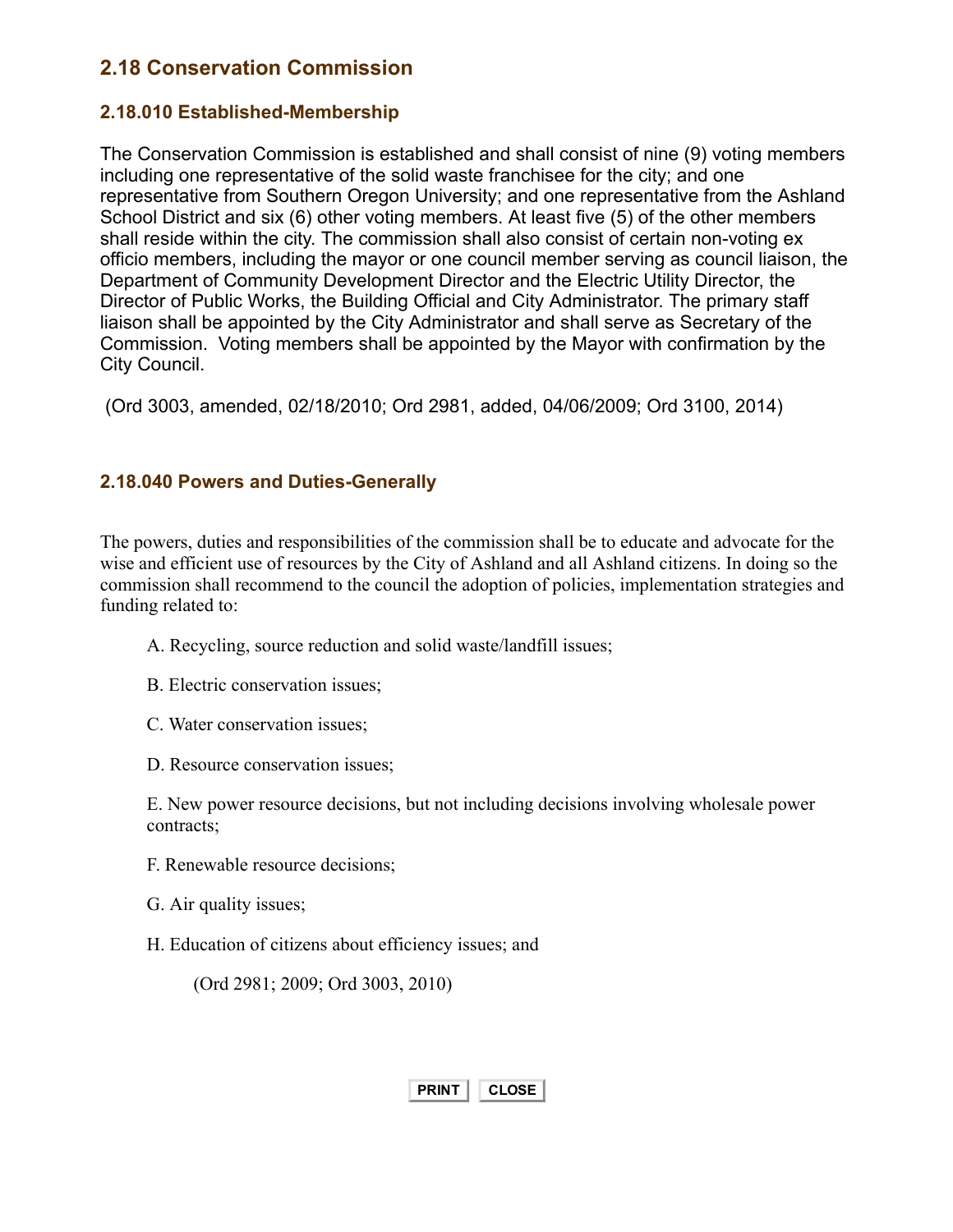## 2.10 Uniform Policies and Operating Procedures for Advisory Commissions and Boards

#### 2.10.005 Purpose

Advisory commissions and boards (advisory bodies) require uniform rules, policies and operating procedures to assure maximum productivity and fairness for members and the public. Except where otherwise provided in this Code, the following policies and procedures govern all the City's commissions and boards, as well as ad hoc entities. Nothing herein removes the requirement for compliance with more specific regulations and guidelines set forth by state statute, administrative rule, ordinance, or resolution specific to the advisory body. These rules do not apply to the elected Parks and Recreation Commission.

(Ord 3003, added, 02/18/2010; Ord 3100, 2014)

## 2.10.010 Created or Established

See individual Commission or Board Code Chapters codified between AMC 2.11 and AMC 2.25.

(Ord 3003;2010)

## 2.10.015 Appointment

See AMC 2.04.090.C.

(Ord 3003;2010)

## 2.10.020 Terms, Term Limits and Vacancies

All successors to original members of an advisory commission or board, shall have a three (3) year term, except as otherwise provided in the appointment order and except for certain members of the Municipal Audit Commission, as provided in AMC 2.11.015. Notwithstanding the three year limitation, Planning Commissioners shall serve for terms of four (4) years with terms expiring on April 30 of the fourth year, and Budget Committee members not on City Council shall serve for terms of four (4) years, with terms expiring on June 30 the fourth year. All other regular terms shall commence with appointment and shall expire on April 30 of the third year, unless otherwise provided in the appointment order. The appointing authority may stagger terms in the original appointment order as necessary. Members may serve two (2) terms on any single commission or board, after which time the Mayor and Council will give due consideration to other qualified candidates before making a reappointment. Any vacancy shall be filled by appointment by the Mayor, with confirmation by the City Council, for any unexpired portion of the term as provided in AMC 2.04.090C.

(Ord 3003, added, 02/18/2010; Ord 3100, 2014)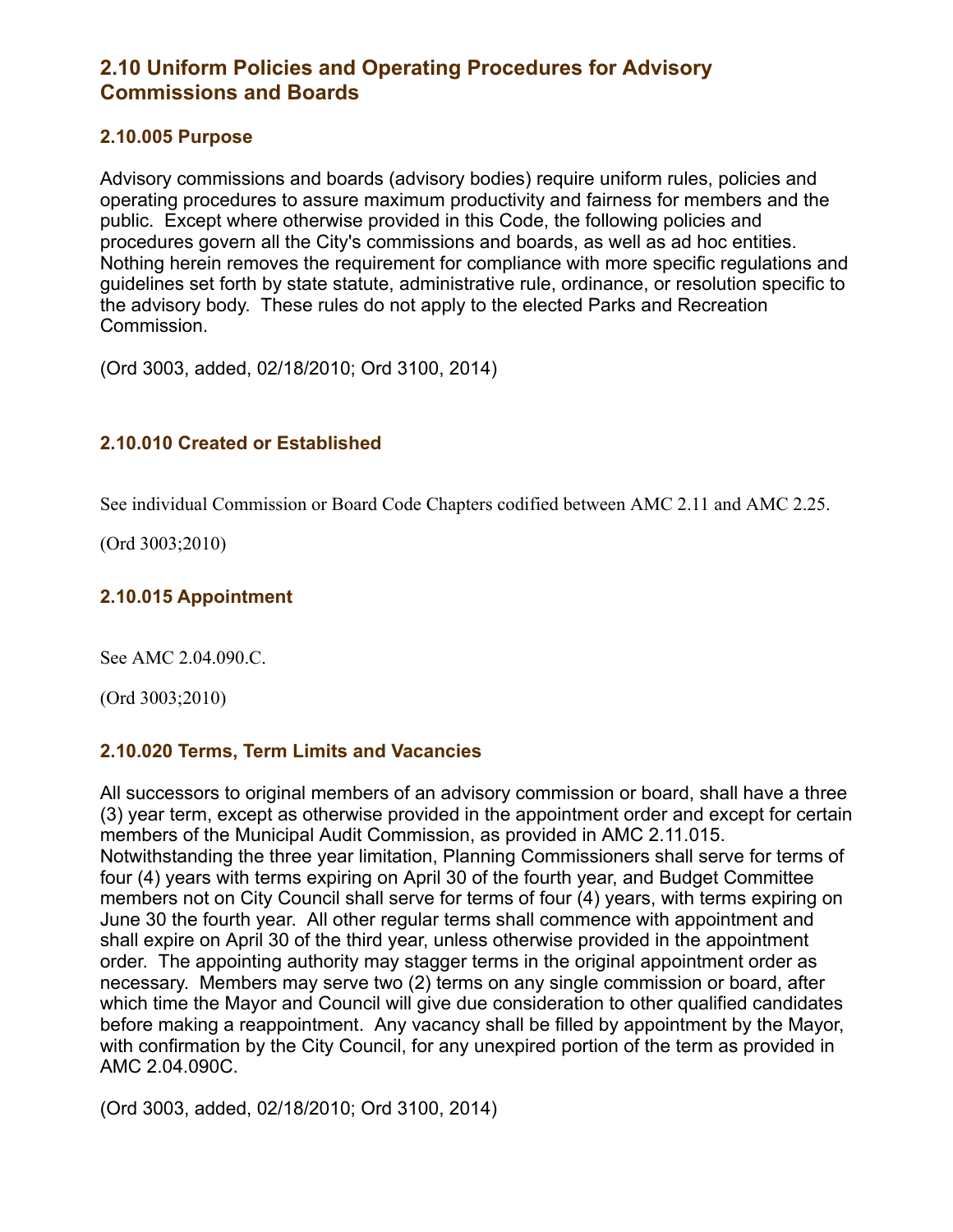#### 2.10.025 Meetings and Attendance

A. Unless otherwise provided by law, the number of meetings related to business needs of an advisory commission, or boards may be set by the advisory body.

B. The Planning Commission and Budget Committee shall set their own meeting attendance requirements. All members of other Regular or ad hoc advisory bodies must attend at least seventy-five percent (75%) of the full advisory body's noticed meetings, study sessions and special meetings in each full year of their tenure. A person removed from the advisory body for non-compliance with attendance requirements subsequently may be appointed to fill the vacancy on the advisory body by means of the normal appointment process of that advisory body.

C. A member should provide at least 48-hour notice to both the chair of the advisory body and the staff liaison regarding any planned absence from a scheduled meeting of the advisory body. In the event an unexpected emergency will cause a member to be absent from the meeting, the member must, if possible, notify the chair or the staff liaison within a reasonable time in advance of the meeting.

D. Generally, advisory bodies may not allow alternates to represent or stand in for a member at a meeting. Notwithstanding the foregoing preclusion of alternates, on Regular and ad hoc advisory bodies with some members who are appointed by an entity other than the Mayor and City Council and who serve as a representative of the appointing entity, an alternate may participate and vote for the named member by proxy at any meeting of the advisory body. Such participation by the alternate will be deemed to be attendance by the named member. Individuals directly appointed by the Mayor and approved by the Council may not be represented by alternates.

E. Each advisory body should review member attendance and report to the City Recorder approximately every six months. City Recorder will advise the Mayor on the need for appointments or re-appointments, if necessary.

(Ord 3003, added, 02/18/2010; Ord 3100, 2014)

## 2.10.030 Removal

See AMC 2.04.090.F.

(Ord 3002;2010)

#### 2.10.035 Public Meeting Law

All meetings of advisory commissions and boards are subject to strict compliance with public meeting laws of the State of Oregon. Notwithstanding notice requirements under Oregon law, advance notice of at least 36 hours shall be provided for all meetings. Notice shall be sent to a newspaper with general local circulation and posted on the city' s website. In the case of emergency or when a state of emergency has been declared, notice appropriate to the circumstances shall be provided and reasons justifying the lack of 36-hour notice shall be included in the minutes of such meeting.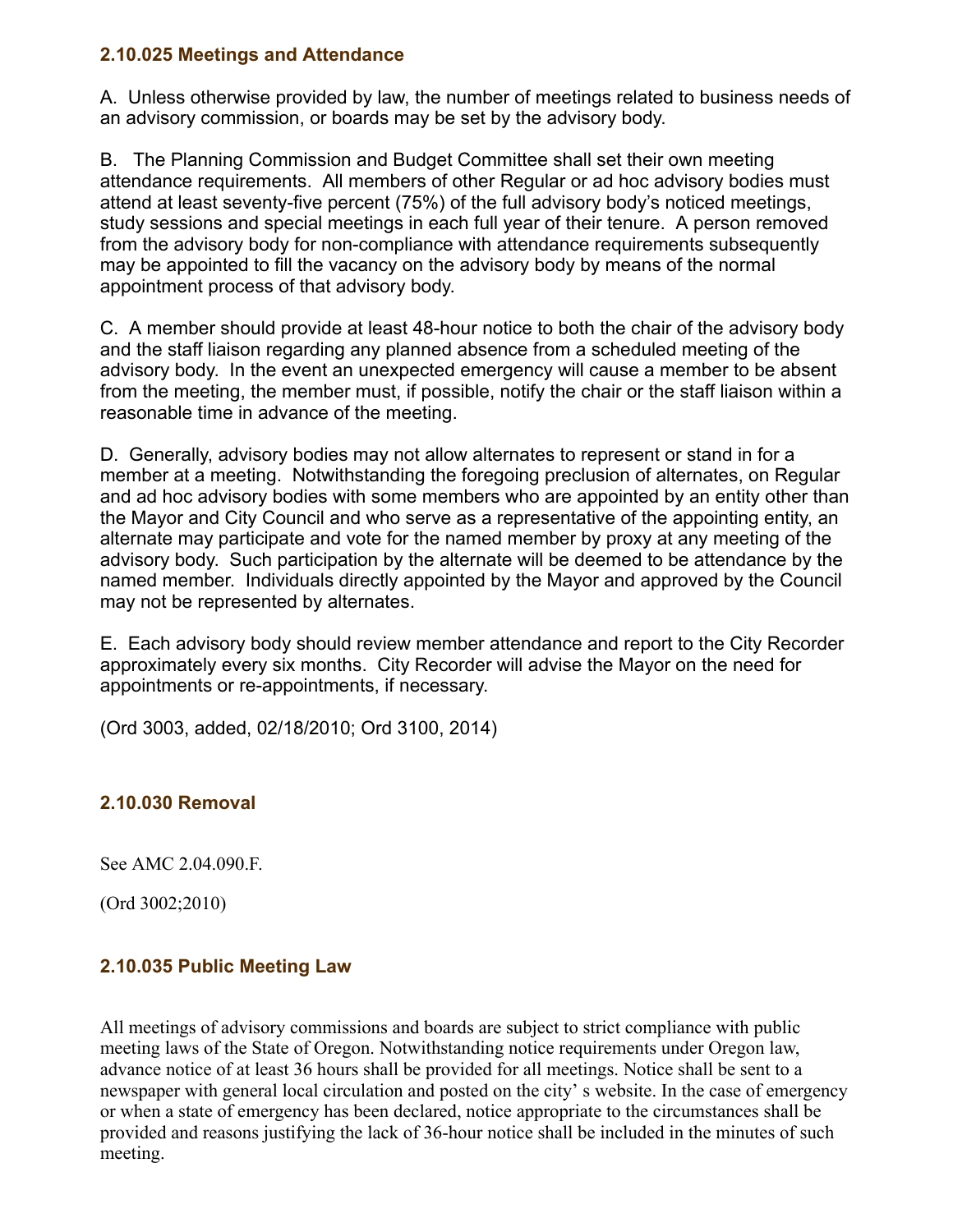## 2.10.040 Quorum and Effect of Lack Thereof

A meeting quorum shall consist of more than one-half of the total number of authorized members of the body, including any vacant positions. Non-voting ex officio members, staff and liaisons do not count toward the quorum. Members need not be physically present at a meeting if another means of attendance (e.g. telephonic, internet etc.) has been established by the membership and public meetings law requirements are met. At least a majority of the quorum is necessary to adopt any motion; some motions require the affirmative vote of at least two-thirds of the members present. If the members in attendance do not constitute a quorum, staff or invitees may make informational presentations provided (1) Notes describing the presentations and discussions are made and posted on the City website; (2) no motion, debate or vote or any other official business other than adjournment takes place; and (3) all topics advertised are automatically added to the agenda for the next regularly scheduled meeting.

(Ord 3050, amended, 11/18/2011; Ord 3003, added, 02/18/2010; Ord 3100, 2014)

## 2.10.045 Council Liaisons

See AMC 2.04.100.

(Ord 3003;2010)

#### 2.10.050 Election of Officers, Secretary and Subcommittees

At its first meeting following the appointment or reappointment of members each year, the advisory commission or board shall elect a chair and a vice-chair who shall hold office at the pleasure of the advisory body. Neither the chair nor vice-chair shall serve as an officer for more than three consecutive annual terms. Without the need for an appointment, the head of the City Department staffing the commission, committee or board shall be the Secretary and shall be responsible for keeping an accurate record of all proceedings. The Department head may delegate such tasks to a staff liaison. Subcommittees may be formed for the purpose of gathering information and forming a recommendation to be brought forward to the full advisory body. Only the full body can make recommendations to the City Council. Subcommittees must comply fully with the requirements of Oregon Public Meetings law.

(Ord 3003, added, 02/18/2010; Ord 3100, 2014)

#### 2.10.055 Role of Staff

At least one staff person is assigned to work with each advisory commission or board. The staff liaison provides professional guidance, continuity, and insight into City policy and attends all regular and special meetings and workshops. The staff liaison supports the group as a whole and shall not do work at the request of individual members. Each staff liaison has a limited amount of time to devote to the group. If additional staff time is needed the request should be made to the City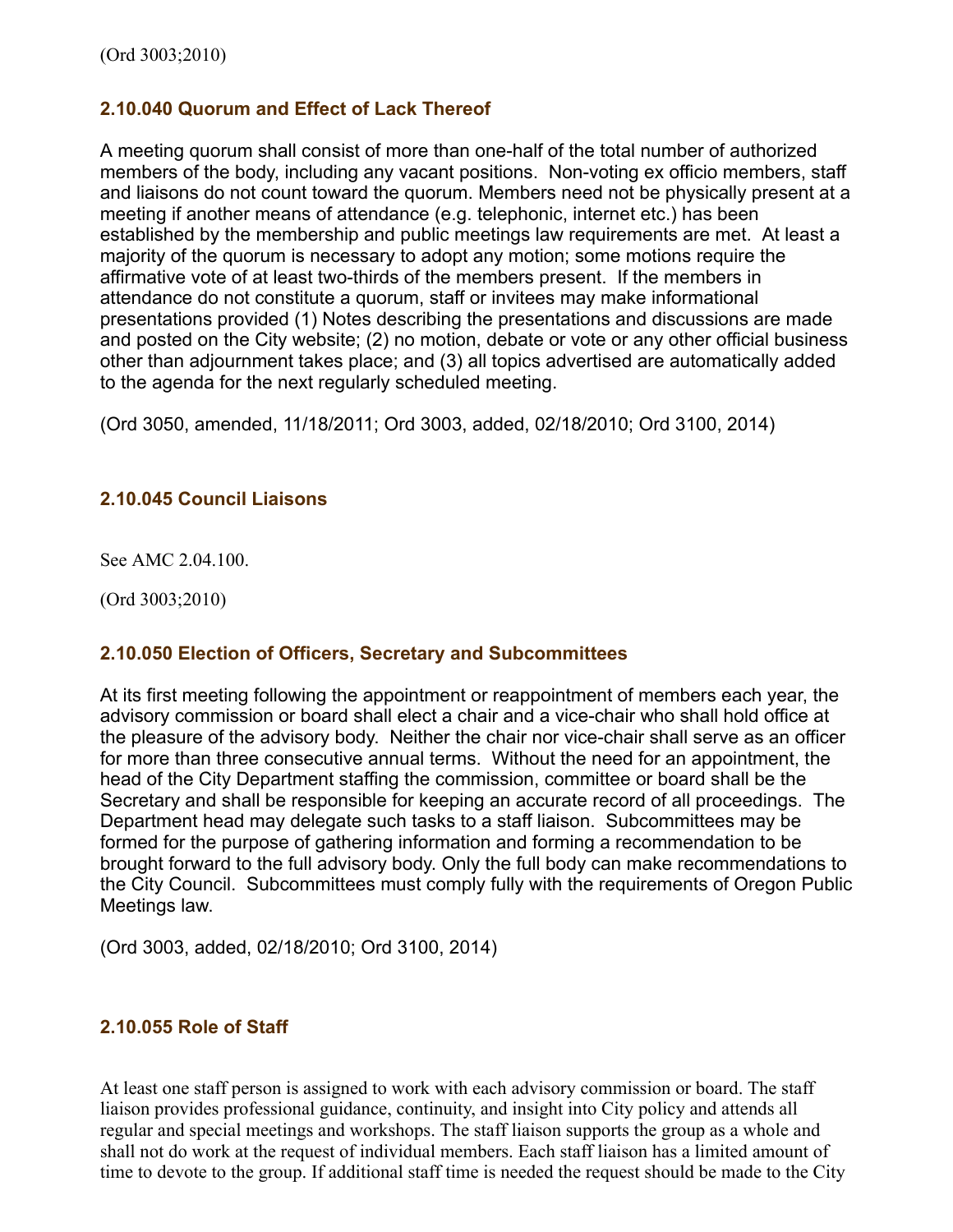Administrator or appropriate Department Head.

(Ord 3003;2010)

## 2.10.060 Agendas and Minutes

The chair or staff liaison will be responsible for timely preparation and posting in advance the agendas of all meetings of advisory commissions and boards on the City's website. A member or staff liaison will be responsible for taking minutes and getting them posted on the City's website, generally within a few days after the minutes have been approved. Members are encouraged to access those documents from the web site. Staff will email or mail documents to members upon request. If the advisory body has a current Council Liaison, the Liaison should be given the opportunity to report to the commission or board periodically.

(Ord 3003, added, 02/18/2010; Ord 3100, 2014)

## 2.10.065 Goals

Advisory commissions and boards are encouraged to establish annual goals and action items that reflect the body's charge as stated in the specific commission ordinance. Advisory bodies are expected to suggest, support and advance Council goals and are encouraged to look for ways within their own unique responsibilities to do so.

(Ord 3003, added, 02/18/2010; Ord 3100, 2014)

## 2.10.070 Rules and Regulations

The advisory commission or board may make such rules and regulations as are necessary for its governance, including the conduct of meetings, when not inconsistent with Ashland City Charter, Ashland Municipal Code or Oregon law. These rules may be less formal than the meeting procedure rules in AMC 2.04.40. In the event of conflicts that cannot be resolved less formally, AMC 2.04.040 shall be used as the standard for meeting rules and procedures. Failure to strictly comply with the rules on meeting procedure in AMC 2.04.040 shall not be cause to void or otherwise disturb a decision or action. The body will strive to be clear in its proceedings.

(Ord 3003, added, 02/18/2010; Ord 3100, 2014)

## 2.10.080 Code of Ethics

The City of Ashland is committed to the highest ethical standards for its public officials. To ensure public confidence, all members of advisory commissions and boards must be independent, impartial, responsible and not use their position for personal gain or to benefit or harm others. Advisory commissions and boards shall operate in the general public interest serving the community as a whole and shall serve no special interests. Advisory commission and board members shall not endorse in their official capacity any commercial product or enterprise. Members should be aware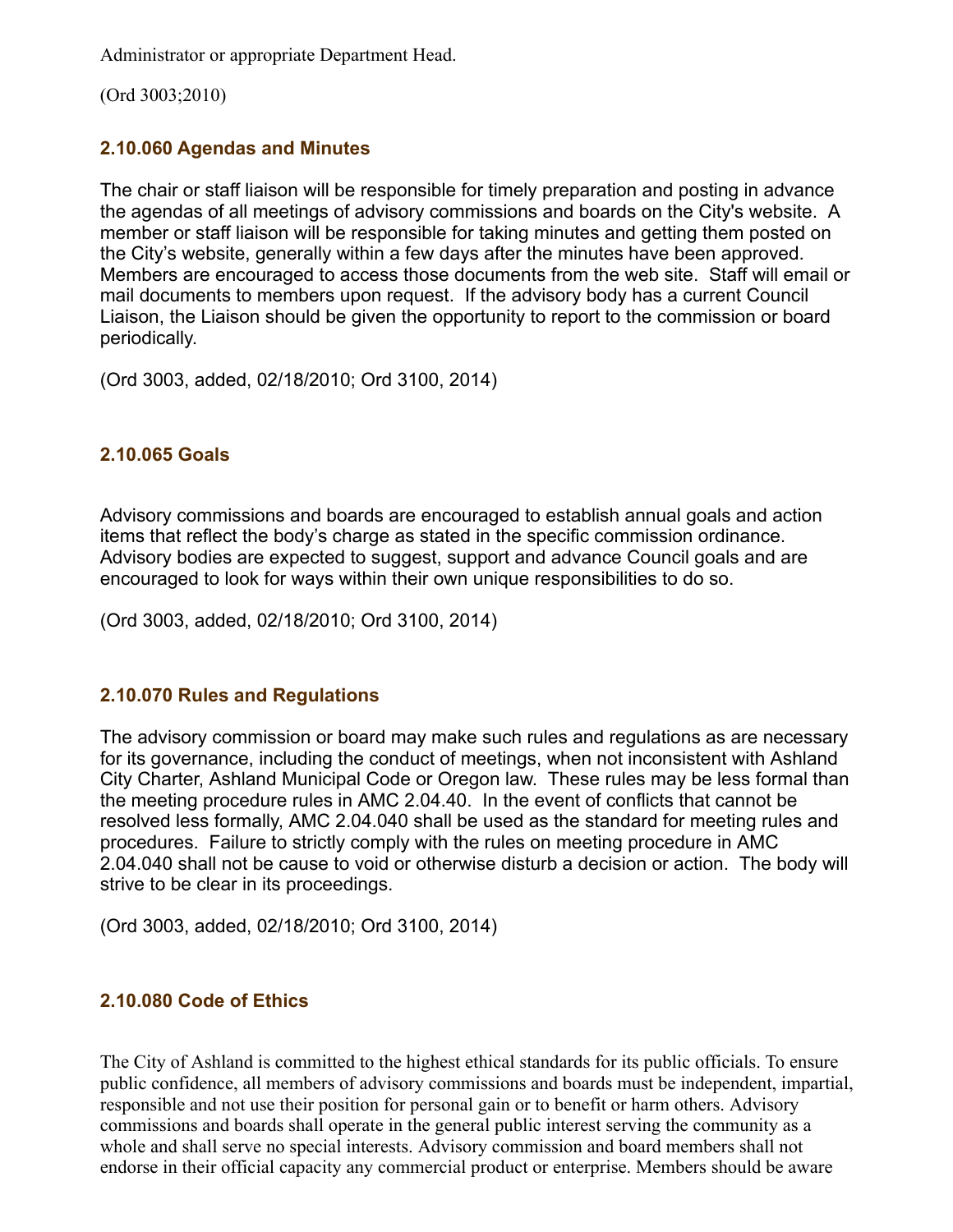the criminal codes, ethics and conflict of interest laws set forth in state statutes and city ordinances, including but not limited to the State of Oregon Criminal Code, ORS 244 and in AMC Chapter 3.08.

(Ord 3003;2010)

## 2.10.090 Council as Final Decision Maker

With the exception of certain delegated quasi-judicial actions, most advisory commissions and boards do not make final decisions subject to appeal but rather make recommendations to, or act in an advisory capacity to the council. The City Council is the final decision-maker on all city policies and the use of city resources. Proposals by boards and commissions for endorsement or sponsorship of events, activities or programs must receive approval by City Council as provided by Resolution.

(Ord 3003,2010; ORD 3057, 2012)

## 2.10.095 Gifts

Subject to the acceptance of the City Council, an advisory body may receive gifts, bequests or devises of property in the name of the City to carry out any of the purposes of the advisory commission or board, which funds, if required by the terms of the gift, bequest or devise, shall be segregated from other funds for use with the approval of the City Council.

(Ord 3003;2010)

#### 2.10.100 Budget, Compensation and Expenses

Money is set aside in department budgets for Commission and Board expenses. Should an advisory body require additional funds, requests should be submitted to the department head through the staff liaison. Regular members of the advisory commissions and boards shall receive no compensation for services rendered. Members must receive permission and instructions from the staff liaison in order to be reimbursed for training or conferences and associated travel expenses related to official business. Procedures and criteria for boards and commissions to obtain approval of expenditures are established by Resolution.

(Ord 3003,2010; Ord 3057, 2012)

#### 2.10.105 Reports

A. Each advisory body shall submit copies of its meeting minutes to the City Recorder for presentation to the City Council.

B. The chair of each advisory body is expected to give at least one report to the City Council each year on the advisory body's accomplishments, work in progress, and planned activities. In addition, the Mayor or City Council may from time to time ask chairs for information and recommendations on matters within the scope of their advisory bodies.